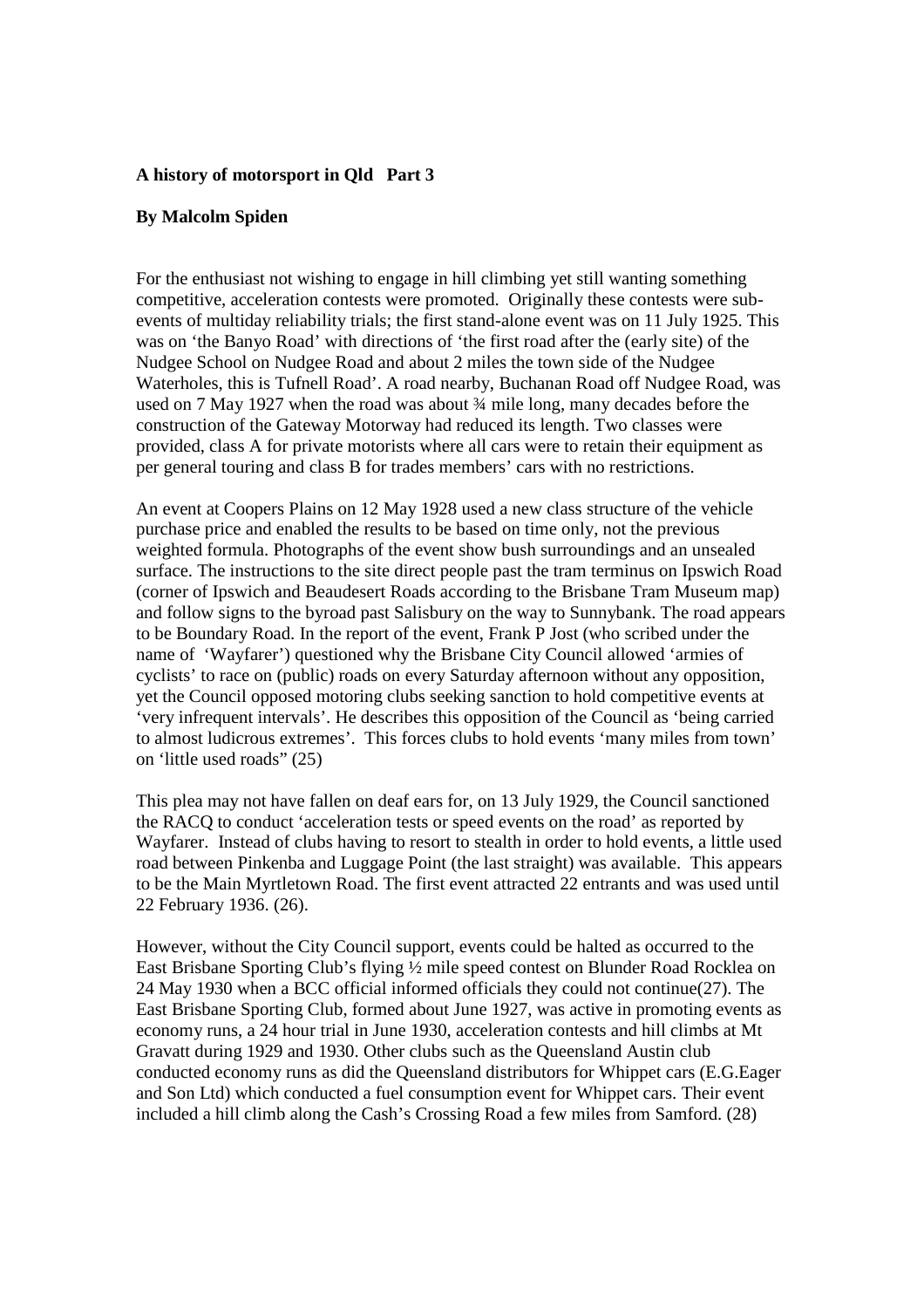Further south in Victoria, racing on public roads was prohibited under the Highway and Vehicle Act. However, in January 1928, the Victorian Light Car Club had been granted permission by the Philip Island and Woolamai Shire to hold a road race on closed public roads around a rectangular 6.5 mile circuit near Cowes. Thus the first Australian Grand Prix (AGP) was run on 26 March 1928. (29). This first AGP and those up to the1931 events were run as a class event: Class A up to 750 cc; Class B 750 to 1100; Class C 1100 to 1500; and Class D 1500 to 2000. The AGP was run as 2 separate races, the first for classes B and D, then class A and C. The winner of the fastest race would become the overall victor. From 1932 the AGP was held on a time handicap basis with each car being flagged away with the winner being the quickest over the journey. (30). Philip Island was the home of the AGP until 1935 when South Australia conducted Centenary celebrations and legislation enacted to allow this event at Victor Harbour in 1936. The 1949 AGP at Leyburn was the first such event held as a scratch race (all start at the same time). (31).

Over this decade new vehicle names to appear included Amilcar, Armstrong-Siddeley, Austin 7 Sports, Bean, Bugatti Brescia, Chrysler Imp, Citroen Sports, Columbia, Erskine, Essex, Fiat 509 Sports, HCS, Jewett Sports, Lexington, Napier, Nash, Oakland, Morris, Nash, Oakland, Paige, Rhode, Rollin, Rugby, Senechal, Templa, Wolseley. Also running were a Grand Prix Bugatti, Overland Whippet, Alvis Sports, Fronty Ford, and Morris Oxford MG Special.

Regular competitors added to many from the previous decade included Maldwyn Davies, Henry Horstmann, Harry Gessner, Jack Booth, Jules Moxon, Keith Mackay, Wally Webb, J.H.F. Moran, E.V. (Taffy) Welsh, R H Billington, E B "Gus"Gustavson, J S McCormack, H Hounsell, J A Cadell-Garrick, E C Campbell, Miss E.L.Carter, Chas Whatmore, Eric Jacob, N J Peel, Warrick Whatmore, J K Richardson, Wally Lang, Hugh Corley, Merv Dodwell, B V Bohrdt, F W Thiel and W S Power.

In the 1930s the motor cycle clubs in the South East corner were the Brisbane, Kedron, Indian, Metropolitan, Queensland, Toowoomba and the Triumph and Dunelt clubs which again were still proactive in promoting their sport. Obviously they did not suffer from the same strict control of the City Council for these clubs were able to hold events as flying furlong at Chambers Flat, at Kingston (2 circuits one of 5 miles the second of about 10 miles) and in August 1931 a road race (the Barry Cup held annually from 1917) of 5 laps of the Kingston circuit to give a 49.98 mile distance followed the next weekend by the Indian Cup over similar distance. By 10 December 1932 a 100 mile Queensland Grand Prix at Kingston (32); on 22 October 1922 the Queensland Hill Climb Championships for motor cycles at the Unemployment Hill outside Toowoomba (33); and the Queensland Hill Climb Championships at Mt Gravatt on 16 December 1937.

So how can we weave MG into this history? Under a headline 'Latest Morris Sports Astonishes", the Sunday Truth road tested the latest Morris Sports, the MG Sports. The reviewer described the car as a "very much 'hotted up' edition of the Morris Minor with